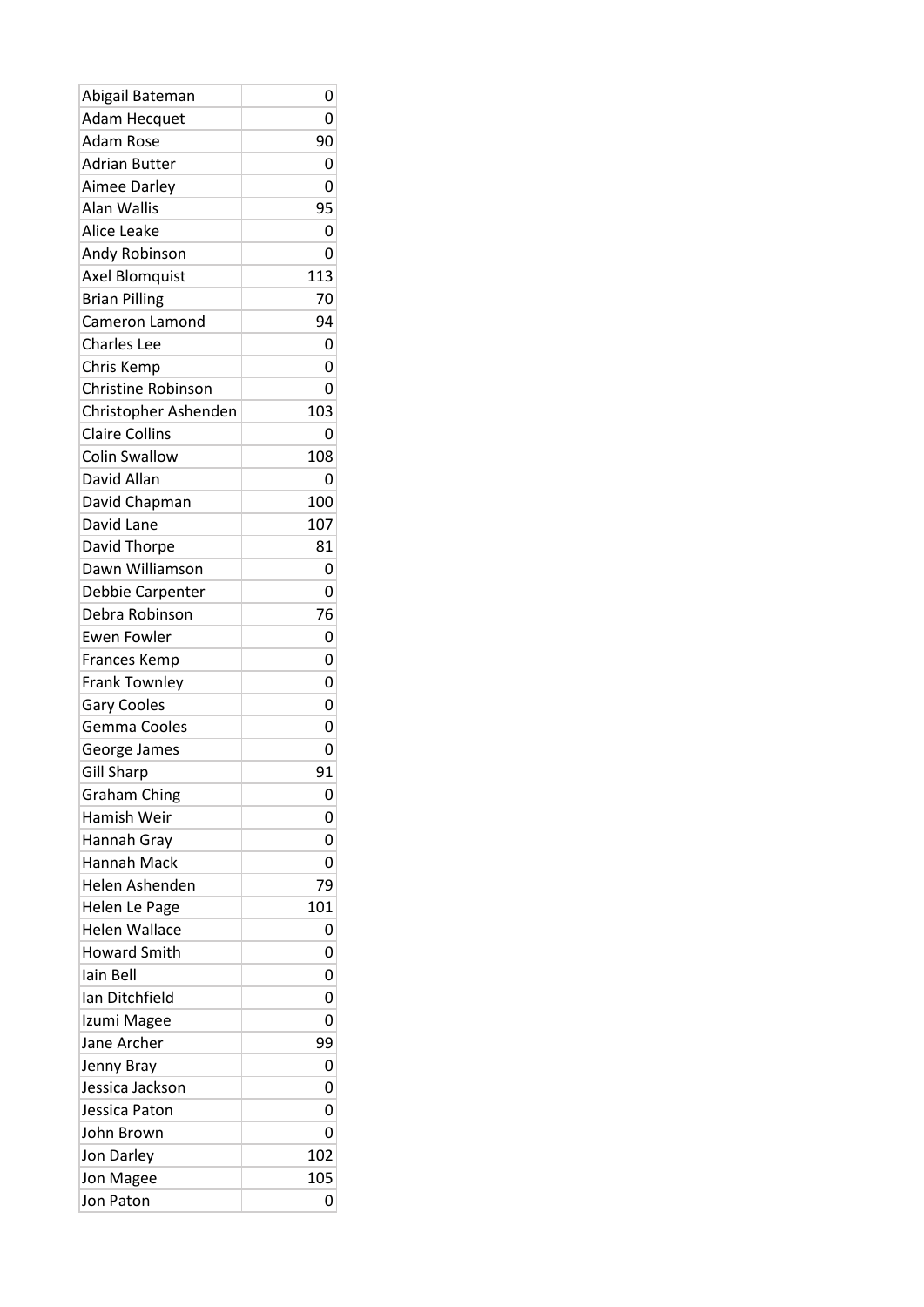| Jonah Rose              | 0   |
|-------------------------|-----|
| Jonathan Gurd           | 0   |
| Jonathan Johns          | 0   |
| Julie Leppard           | 73  |
| Katherine Bett          | 0   |
| <b>Katie Clarke</b>     | 77  |
| Keith Belsey            | 106 |
| Laurence Townley        | 0   |
| Leanora Adds            | 0   |
| Linda Cairns            | 0   |
| Louie Malatesta         | 0   |
| Louise Weir             | 0   |
| Lucy Paton              | 0   |
| <b>Malcolm Scott</b>    | 0   |
| Marcus Bateman          | 93  |
| <b>Mark Howell</b>      | 96  |
| <b>Martha Paton</b>     | 0   |
| Martin Jackson          | 0   |
| <b>Martin Kensett</b>   | 110 |
| <b>Matthew Grant</b>    | 114 |
| <b>Matthew Jones</b>    | 0   |
| Megan Bett              | 97  |
| Mel Slade               | 0   |
| <b>Michael Thorpe</b>   | 0   |
| Mike Bray               | 115 |
| Murray Weir             | 0   |
| <b>Nick Hale</b>        | 0   |
| <b>Nick Marett</b>      | 0   |
| Nigel Parish            | 0   |
| Ollie Smith             | 112 |
| Paul Bloch              | 0   |
| Paul Emmerson           | 96  |
| Paul Fox                | 109 |
| <b>Paul Martin</b>      | 70  |
| Pete Jones              | 99  |
| Peter Daplyn            | 97  |
| Peter Smith             | 0   |
| Philip Gristwood        | 0   |
| <b>Richard Barrett</b>  | 111 |
| <b>Richard Eldridge</b> | 0   |
|                         | 80  |
| Robert Leppard          | 75  |
| <b>Robert Thorpe</b>    |     |
| Ross Maclagan           | 0   |
| <b>Ruth Holmes</b>      | 0   |
| Sam Anderson            | 0   |
| Sandra Board            | 0   |
| Sara Jones              | 0   |
| Sarah Darley            | 0   |
| Sarah Francis           | 0   |
| Sarah Thomas            | 0   |